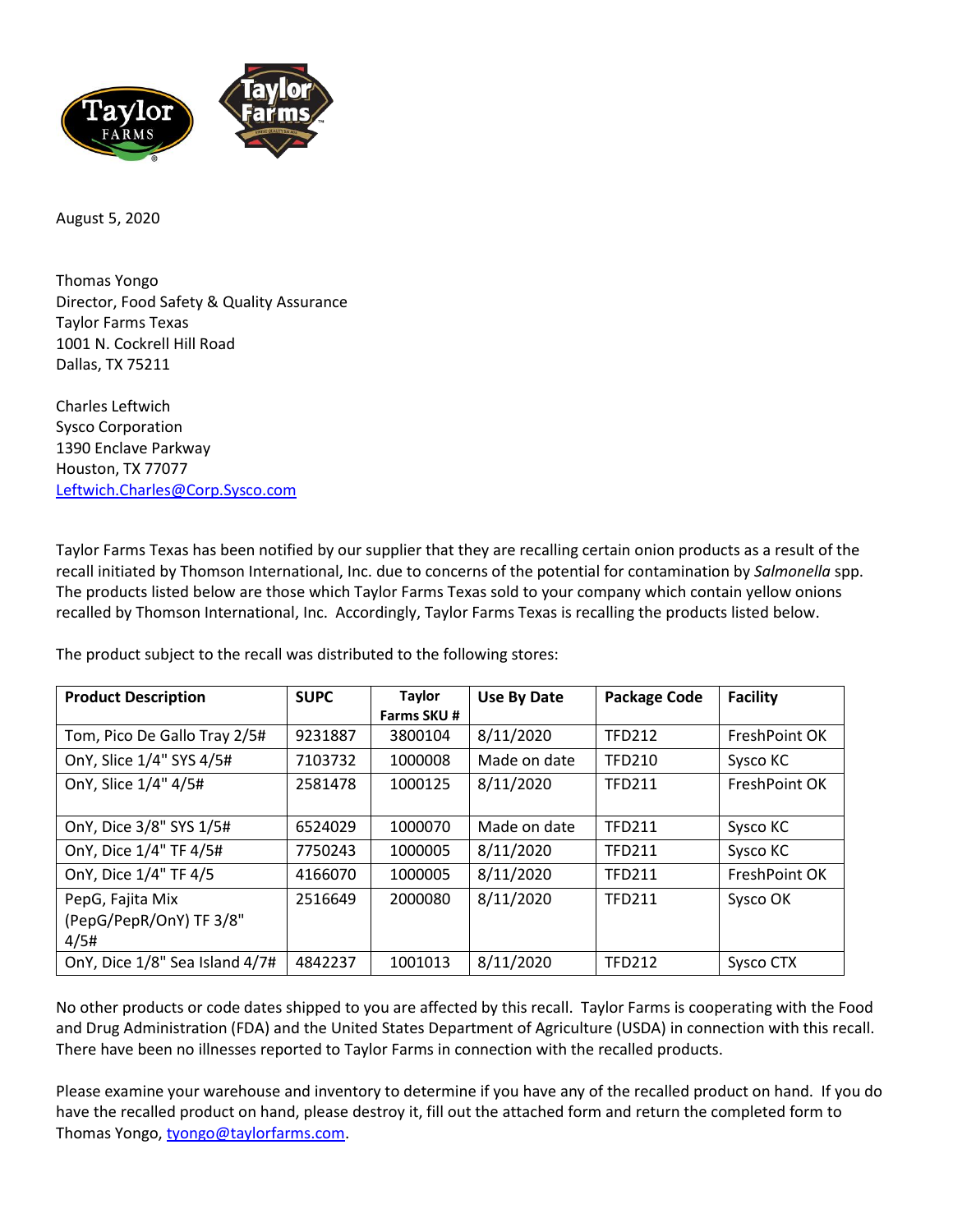

We appreciate your assistance in this matter.

Sincerely,

Thomas Yongo Taylor Farms